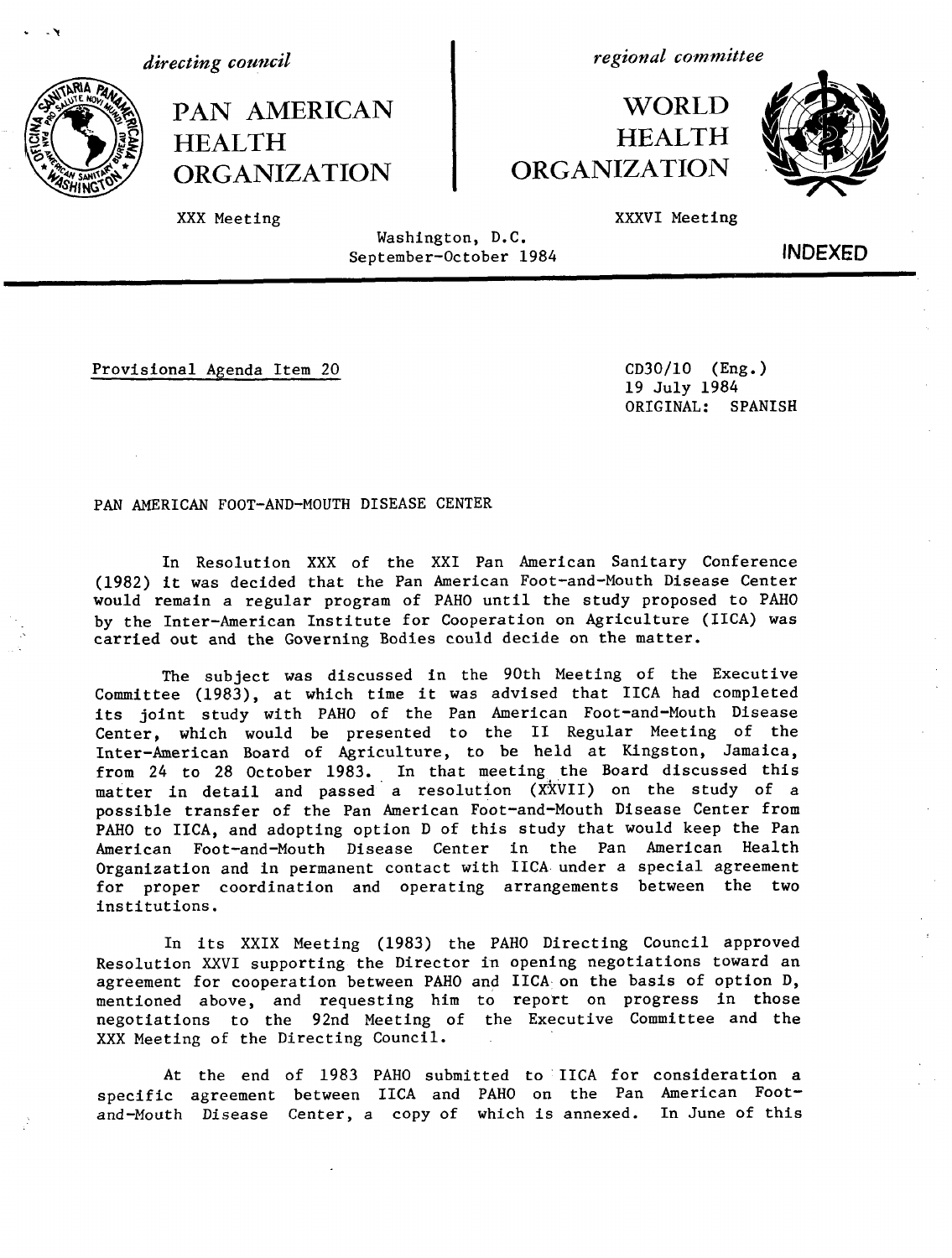CD30/10 (Eng.) Page 2

year talks were opened between technical officers of IICA and PAHO on the terms of this agreement, which will be worked out to take account of the decision not to increase PAHO's costs in connection with the Pan American Foot-and-Mouth Disease Center, but to provide greater and more effective linkage and cooperation between PAHO and IICA in activities of concern to the two institutions.

Annex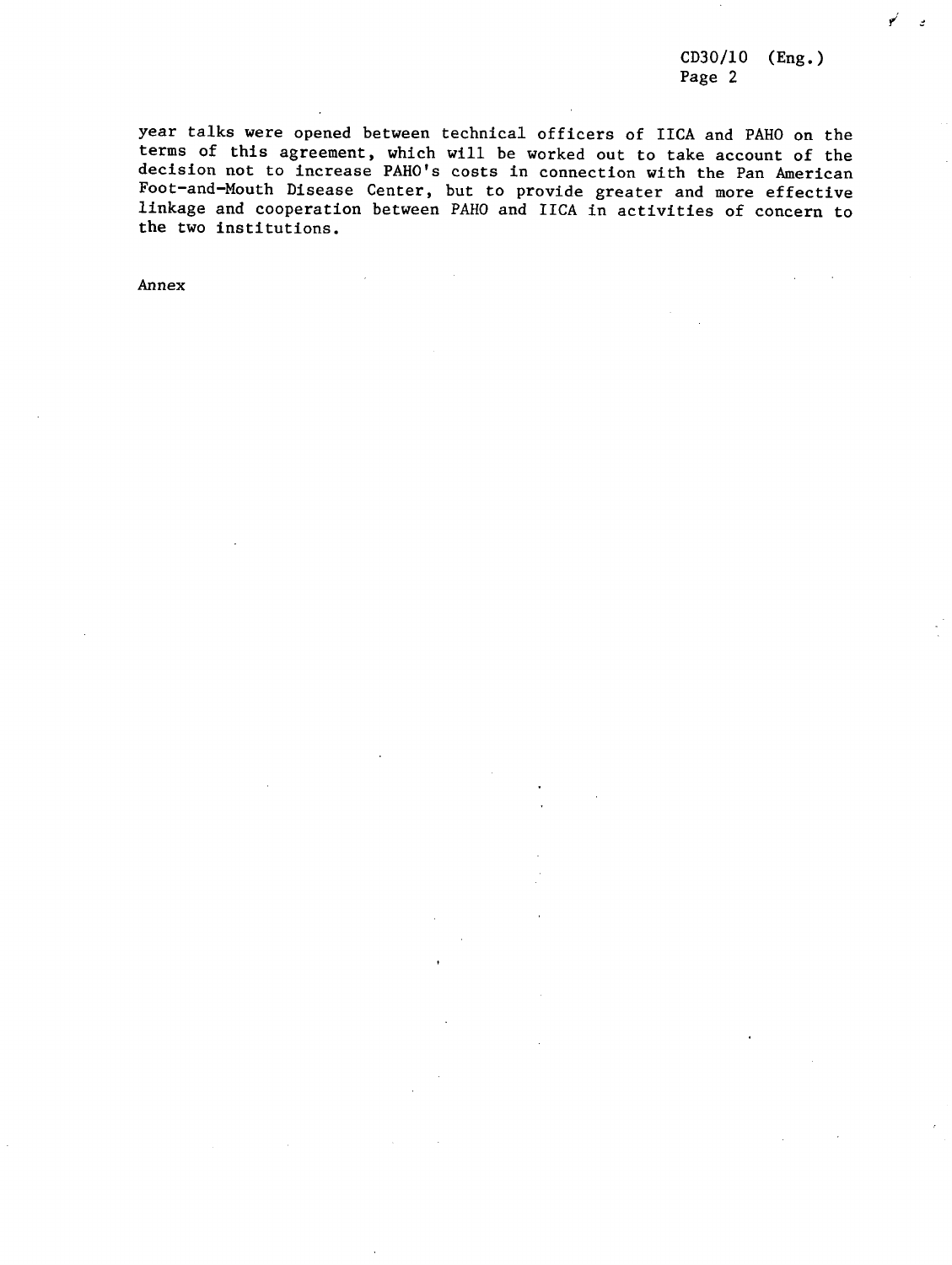CD30/10 (Eng.) ANNEX

## SPECIFIC AGREEMENT FOR COOPERATION BETWEEN THE INTER-AMERICAN INSTITUTE FOR COOPERATION ON AGRICULTURE AND THE PAN AMERICAN HEALTH ORGANIZATION IN RELATION TO THE PAN AMERICAN FOOT-AND-MOUTH DISEASE CENTER

The Pan American Health Organization (hereinafter called "PAHO"), represented by the Pan American Sanitary Bureau, Regional Office of the World Health Organization, in the person of its Director, Dr. Carlyle Guerra de Macedo, and

The Inter-American Institute for Cooperation on Agriculture (hereinafter called "IICA"), represented by its Director-General, Dr. Francisco Morillon Andrade,

Have signed the present Specific Agreement for Cooperation subject to the following considerations and clauses:

## CONSIDERING:

That, by Resolution IICA/JIA , the Inter-American Board of Agriculture has adopted option D of the Study on the Possibility of a Transfer of the Pan American Foot-and-Mouth Disease Center (PANAFTOSA) from PAHO to IICA, under which that transfer will not take place;

That that option refers to the advisability of a Special Agreement being concluded between PAHO and IICA for the coordination and adoption of suitable cooperative arrangements for the conduct of additional joint activities in the field of animal health;

That in Resolution XXVI of its XXIX Meeting, the Directing Council of PAHO gave the Director its support in opening negotiations toward an agreement for cooperation between PAHO and IICA in relation to PANAFTOSA on the basis of option D;

That on 4 October 1983 PAHO and IICA signed a General Cooperation Agreement one of whose purposes is to contribute as effectively as possible to the prevention of animal diseases of importance in agriculture and threatening to human health;

That, as stated by the Governments of the Countries Members of the two Institutions, it is useful and necessary that the development cooperation agencies of the Inter-American System act in coordination and mutual complementation to maximize the effectiveness of their services,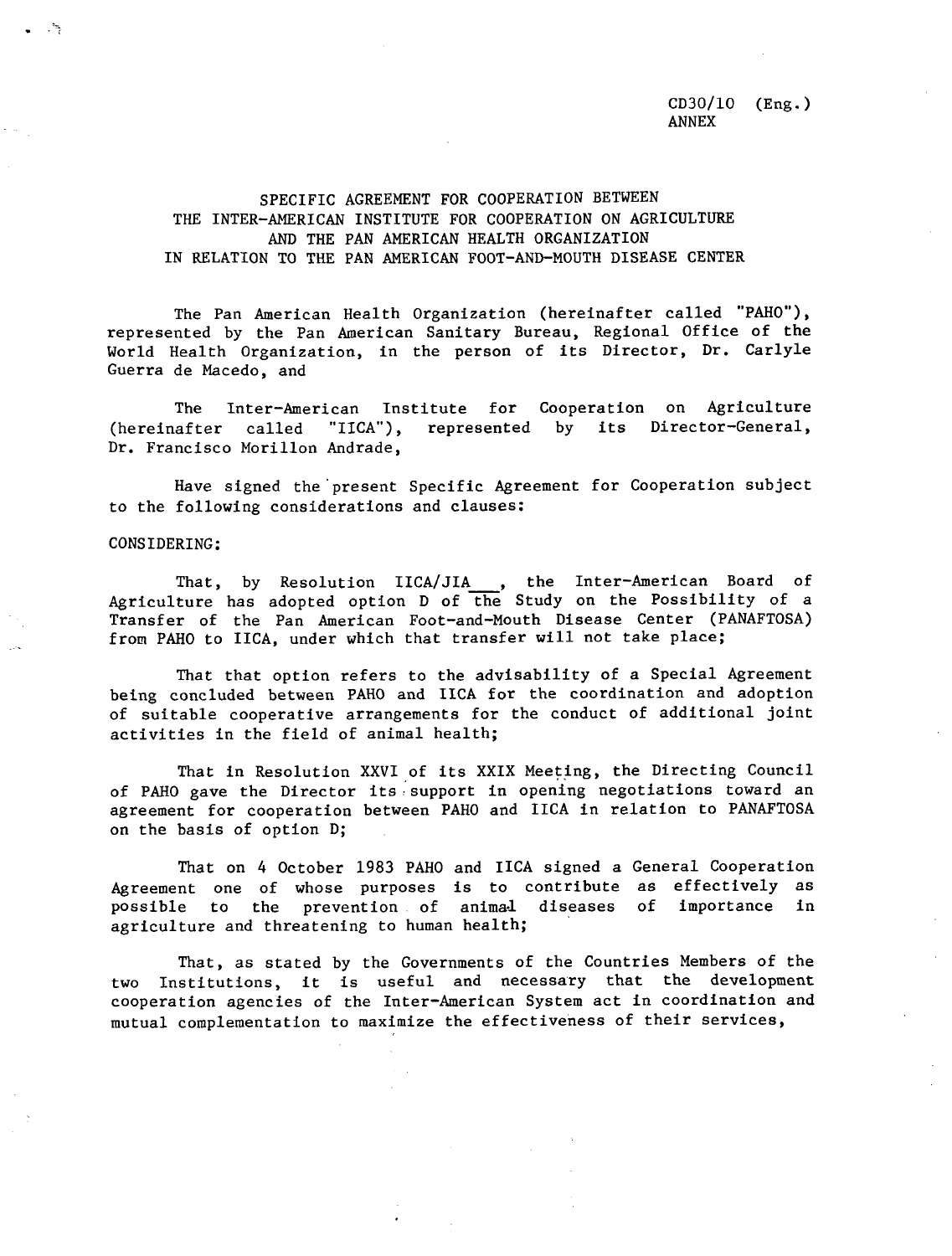$-2-$ 

HAVE AGREED:

FIRST CLAUSE. PURPOSE.

The purpose of the present Agreement is to establish a basis for cooperation between IICA and PAHO in relation to PANAFTOSA and the services that can be rendered to the Countries Members of IICA and PAHO in connection with foot-and-mouth disease and other viral diseases of animals.

SECOND CLAUSE. AREAS OF COOPERATION.

The projects and activities conducted by the Parties either jointly in or through PANAFTOSA shall be in areas of the diagnosis, research and control of foot-and-mouth disease and other animal viral diseases of interest and importance to the Region's agricultural economy.

THIRD CLAUSE. PROJECTS AND ACTIVITIES.

PAHO and IICA shall draw up projects or outlines of projects for<br>negotiation with the countries and, as appropriate, with other countries and, as appropriate, with other multinational technical cooperation agencies, for the procurement of human, technical, financial, legal and institutional resources, and to ensure their proper execution.

Both in the preparation of projects and in their execution and evaluation, the Parties will obtain the advice and support of their consultative bodies in the animal health field such as the Inter-American Meeting, at the Ministerial Level, on Animal Health (RIMSA), the South American Commission for the Control of Foot-and-Mouth Disease (COSALFA) and the Scientific Advisory Committee on projects and activities in the case of PAHO, and, in the case of IICA, the Inter-American Commission on Animal Health (COINSA).

Both in the preparation and the execution of projects and activities, PAHO and IICA may allocate internal resources, personnel, premises, equipment and materials, to optimize the use of the installed capacities of the two institutions.

FOURTH CLAUSE. PARTICIPATION BY IICA IN PANAFTOSA

The Director of the IICA Animal Health Program shall be a permanent member of the PANAFTOSA Scientific Advisory Committee.

The parties may agree formally on other arrangements for<br>participation in technical activities of PANAFTOSA following participation in technical activities of PANAFTOSA following recommendations to that effect by the those responsible for the animal health programs of PAHO and IICA, and the Director of PANAFTOSA.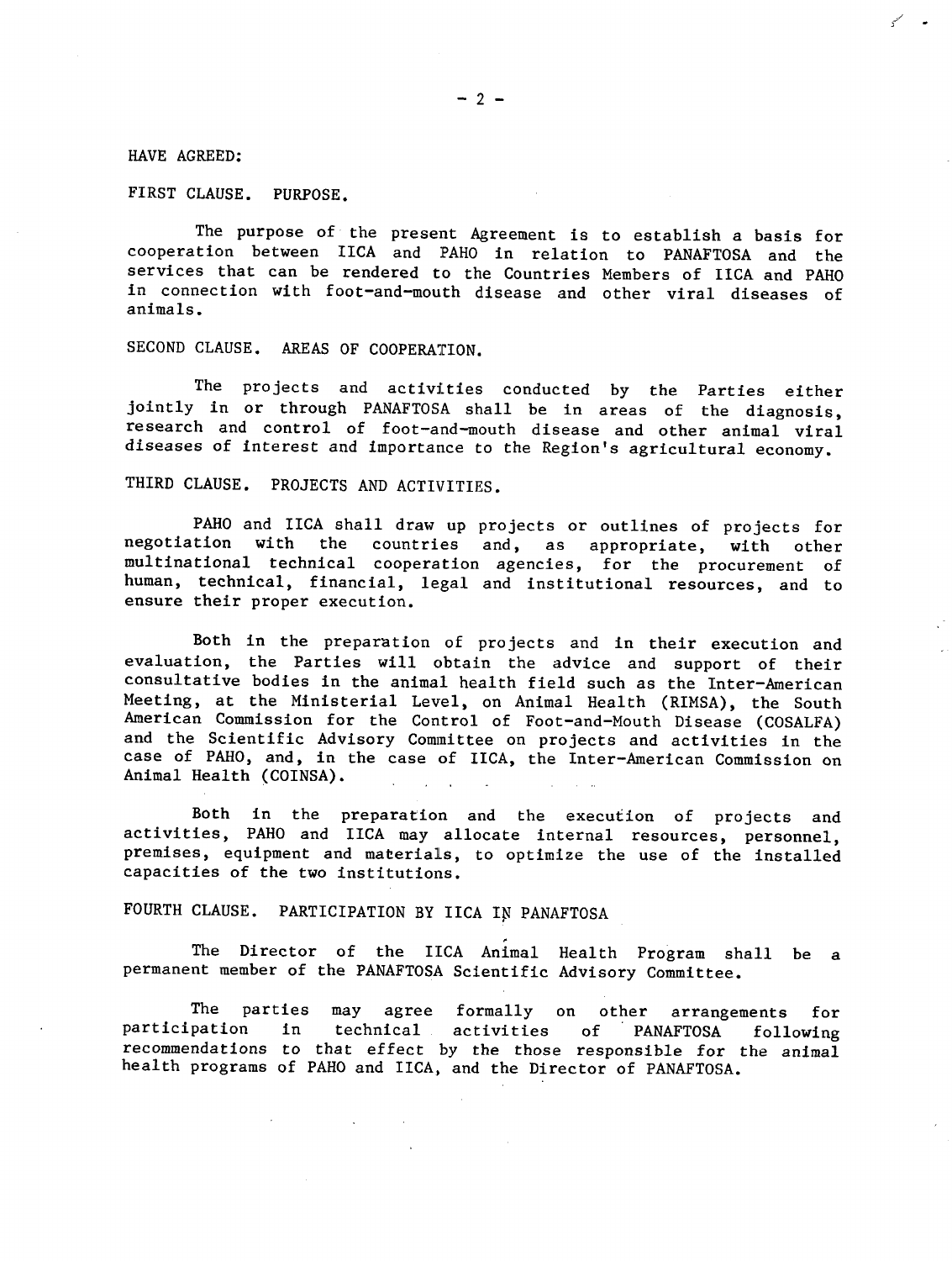FIFTH CLAUSE. INSTRUMENTS.

The arrangements that may be adopted for execution of the activities envisaged in the present Agreement shall be:

- a. Studies and research on aspects of the areas of cooperation covered by this Agreement;
- b. Direct counseling by technical missions and individual experts;
- c. Technical cooperation (or financial cooperation, or both, as appropriate) in the joint planning and execution of projects and activities in the aforementioned areas of cooperation;
- d. Instruction in courses and seminars, in-service training, study tours and fellowships; and
- e. Information, through books, journals, bulletins, reports and other communication media.

## SIXTH CLAUSE. EXECUTION OF THE AGREEMENT.

To the extent that it is possible and advisable, in executing the present Agreement the parties shall adhere to the following guidelines:

- a. The Direction of the IICA Animal Health Program and the Veterinary Public Health Program Coordination of PAHO shall maintain standing official contacts and serve as a Joint PAHO/IICA Committee on Animal Health;
- b. In keeping with paragraph (b) of the Fifth Clause, above, the execution of specific measures shall be governed by letters of understanding that must spell out, in each case, the purposes, means of action, arrangements for participation, obligations of each party, technical, financial, manpower and other contributions, budgets, including appropriate administrative and indirect technical costs, and other requisites for the normal and proper implementation of such agreements;
- c. As they deem necessary, the Parties may form technical groups and missions to study and propose the nature, intensity and scope of projects and activities carried out or to be carried out under the present Agreement;